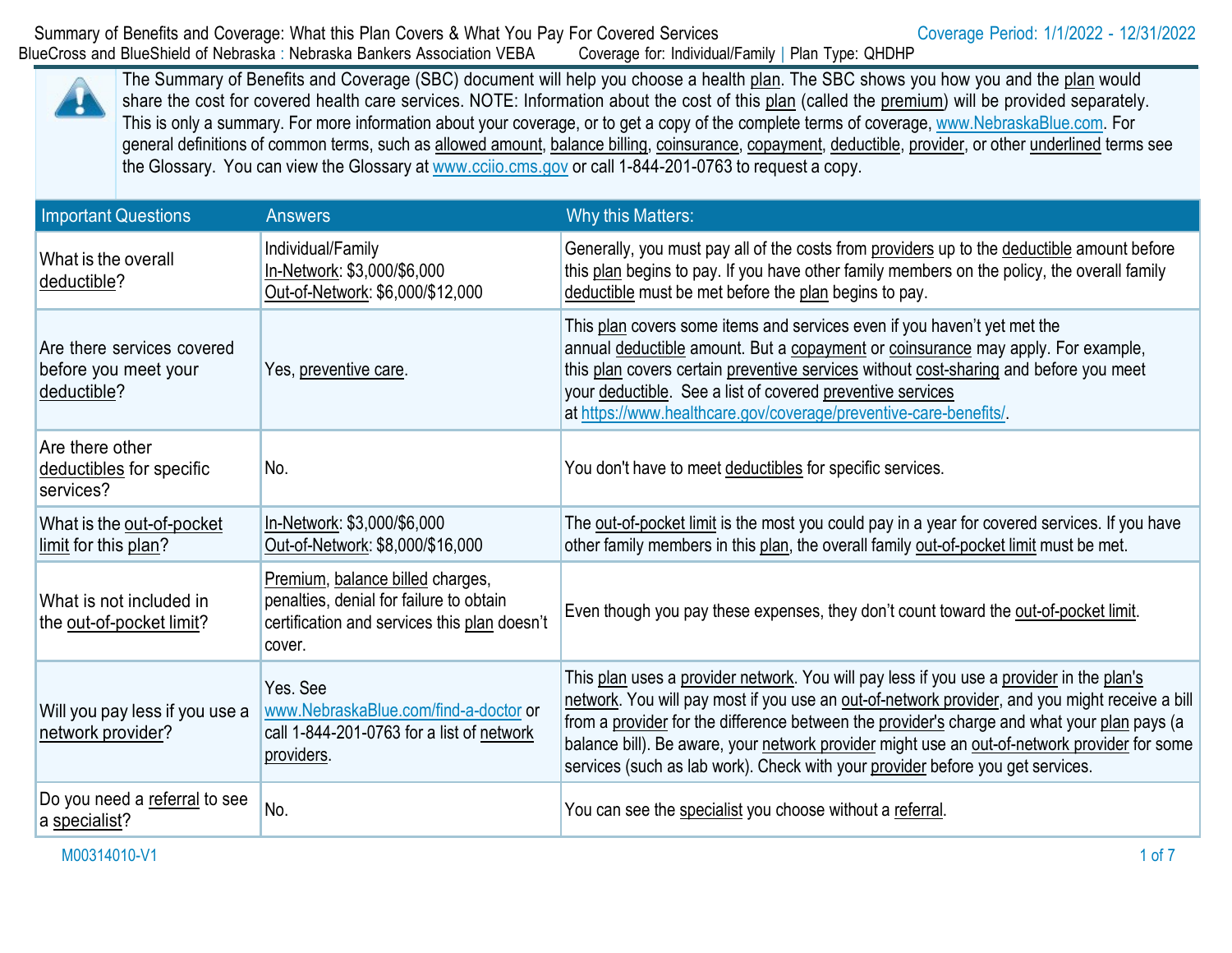

All copayment and coinsurance costs shown in this chart are after your overall deductible has been met, if a deductible applies.

|                                                                                                 |                                                     | <b>What You Will Pay</b>                                                                                                                                                                                                                                                                                                                                                                                                                                                            |                                                           |                                                                                                                                                                    |
|-------------------------------------------------------------------------------------------------|-----------------------------------------------------|-------------------------------------------------------------------------------------------------------------------------------------------------------------------------------------------------------------------------------------------------------------------------------------------------------------------------------------------------------------------------------------------------------------------------------------------------------------------------------------|-----------------------------------------------------------|--------------------------------------------------------------------------------------------------------------------------------------------------------------------|
| Common<br><b>Medical Event</b>                                                                  | <b>Services You May Need</b>                        | In-Network Provider<br>(You will pay the least)                                                                                                                                                                                                                                                                                                                                                                                                                                     | <b>Out-of-Network Provider</b><br>(You will pay the most) | Limitations, Exceptions, & Other Important<br><b>Information</b>                                                                                                   |
|                                                                                                 | Primary care visit to treat an<br>injury or illness | 0% coinsurance                                                                                                                                                                                                                                                                                                                                                                                                                                                                      | 30% coinsurance                                           | None                                                                                                                                                               |
| If you visit a health<br>care provider's office<br>or clinic                                    | Specialist visit                                    | 0% coinsurance                                                                                                                                                                                                                                                                                                                                                                                                                                                                      | 30% coinsurance                                           | None                                                                                                                                                               |
|                                                                                                 | Preventive care/screening/<br>immunization          | No charge for federally<br>mandated services.                                                                                                                                                                                                                                                                                                                                                                                                                                       | No charge.                                                | You may have to pay for services that aren't<br>preventive. Ask your provider if the services<br>needed are preventive. Then check what your<br>plan will pay for. |
| If you have a test                                                                              | Diagnostic test (x-ray, blood<br>work)              | 0% coinsurance                                                                                                                                                                                                                                                                                                                                                                                                                                                                      | 30% coinsurance                                           | None                                                                                                                                                               |
|                                                                                                 | Imaging (CT/PET scans, MRIs) 0% coinsurance         |                                                                                                                                                                                                                                                                                                                                                                                                                                                                                     | 30% coinsurance                                           | Prior certification may be required. Failure to<br>obtain prior certification when required will result<br>in denial of the claim.                                 |
|                                                                                                 |                                                     | For all prescription drugs, out-of-pocket costs shown are per 30-day supply. If allowed by your prescription, up to<br>a 30-day supply may be obtained at one time (except for specialty drugs). Certain prescription drugs may require<br>prior certification. Failure to obtain prior certification will result in denial of the claim. Home delivery benefits are<br>not available out-of-network. The following cost-shares apply only when obtaining drugs through a pharmacy. |                                                           |                                                                                                                                                                    |
| If you need drugs to<br>treat your illness or<br>condition                                      | Generic drugs                                       | 0% coinsurance                                                                                                                                                                                                                                                                                                                                                                                                                                                                      | 50% coinsurance                                           | None                                                                                                                                                               |
|                                                                                                 | Preferred brand drugs                               | 0% coinsurance                                                                                                                                                                                                                                                                                                                                                                                                                                                                      | 50% coinsurance                                           | None                                                                                                                                                               |
| More information about<br>prescription drug<br>coverage is available at<br>www.nebraskablue.com | Non-preferred brand drugs                           | 0% coinsurance                                                                                                                                                                                                                                                                                                                                                                                                                                                                      | 50% coinsurance                                           | None                                                                                                                                                               |

\* For more information about limitations and exceptions, see the plan or policy document at [\[www.insert.com\]](http://www.insert.com/).

M00314010-V1 Blue Cross and Blue Shield of Nebraska is an independent licensee of the Blue Cross and Blue Shield Association.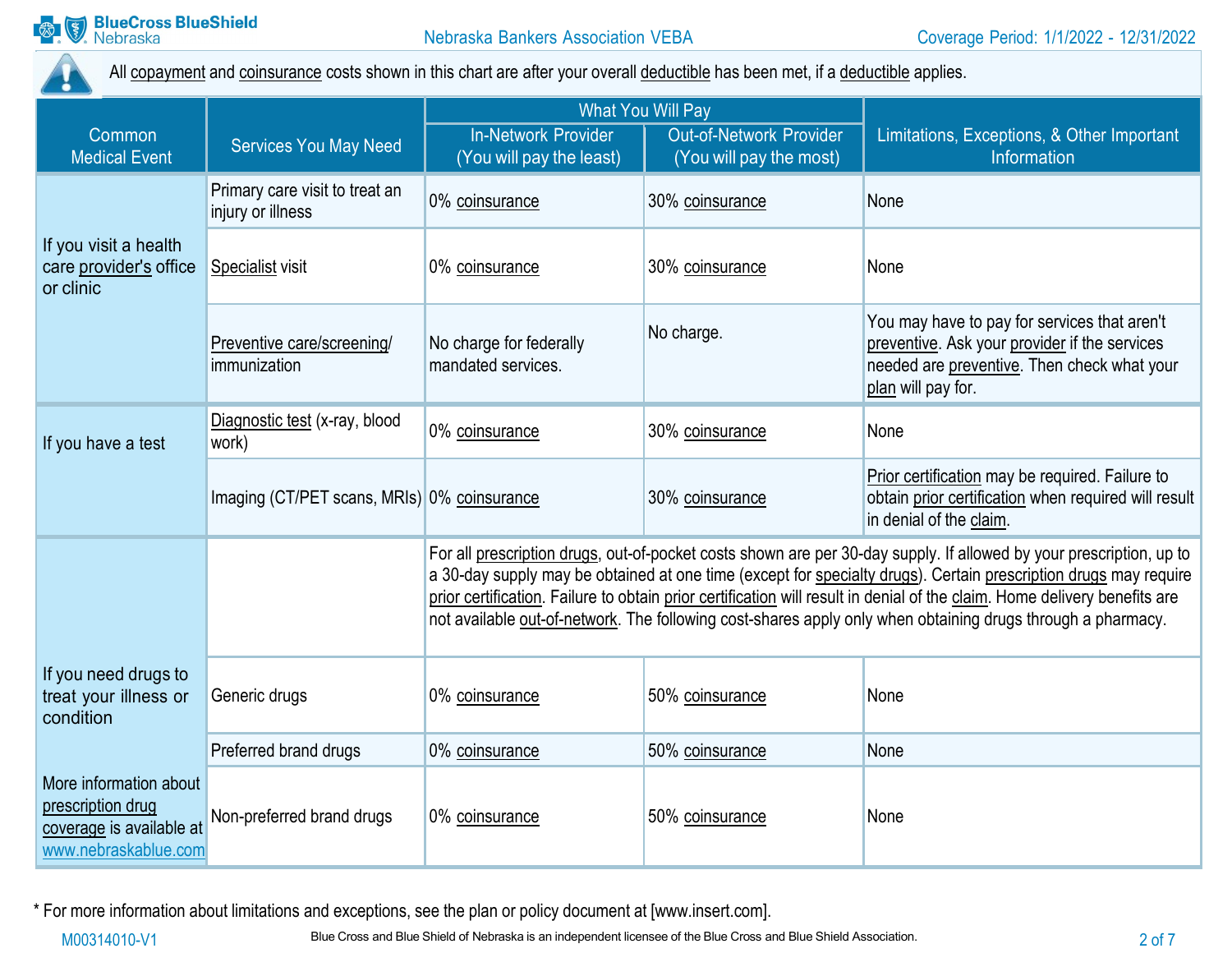| <b>BlueCross BlueShield</b><br>Nebraska<br><b>Nebraska Bankers Association VEBA</b> |                                                   |                                                        | Coverage Period: 1/1/2022 - 12/31/2022                                         |                                                                                                                                                                                                                                |
|-------------------------------------------------------------------------------------|---------------------------------------------------|--------------------------------------------------------|--------------------------------------------------------------------------------|--------------------------------------------------------------------------------------------------------------------------------------------------------------------------------------------------------------------------------|
| Common<br><b>Medical Event</b>                                                      | <b>Services You May Need</b>                      | <b>In-Network Provider</b><br>(You will pay the least) | <b>What You Will Pay</b><br>Out-of-Network Provider<br>(You will pay the most) | Limitations, Exceptions, & Other Important<br>Information                                                                                                                                                                      |
|                                                                                     | <b>Specialty drugs</b>                            | 0% coinsurance                                         | Not covered                                                                    | Retail and home delivery: 30-day supply<br>maximum. Designated pharmacy may apply.                                                                                                                                             |
| If you have outpatient<br>surgery                                                   | Facility fee (e.g., ambulatory<br>surgery center) | 0% coinsurance                                         | 30% coinsurance                                                                | None                                                                                                                                                                                                                           |
|                                                                                     | Physician/surgeon fees                            | 0% coinsurance                                         | 30% coinsurance                                                                | None                                                                                                                                                                                                                           |
|                                                                                     | <b>Emergency room care</b>                        | 0% coinsurance                                         | Same cost shares as<br>In-network provider                                     | None                                                                                                                                                                                                                           |
| If you need immediate Emergency medical<br>medical attention                        | transportation                                    | 0% coinsurance                                         | Same cost shares as<br>In-network provider                                     | Limitations may apply to air ambulance.                                                                                                                                                                                        |
|                                                                                     | Urgent care                                       | 0% coinsurance                                         | 30% coinsurance                                                                | None                                                                                                                                                                                                                           |
| If you have a hospital<br>stay                                                      | Facility fee (e.g., hospital<br>room)             | 0% coinsurance                                         | 30% coinsurance                                                                | Prior certification required. Failure to obtain prior<br>certification will result in denial of the claim.                                                                                                                     |
|                                                                                     | Physician/surgeon fee                             | 0% coinsurance                                         | 30% coinsurance                                                                | None                                                                                                                                                                                                                           |
| If you need mental<br>health, behavioral<br>health, or substance<br>abuse services  | <b>Outpatient services</b>                        | 0% coinsurance                                         | 30% coinsurance                                                                | None                                                                                                                                                                                                                           |
|                                                                                     | Inpatient services                                | 0% coinsurance                                         | 30% coinsurance                                                                | Prior certification required. Failure to obtain prior<br>certification will result in denial of the claim.                                                                                                                     |
| If you are pregnant                                                                 | Office visits                                     | 0% coinsurance                                         | 30% coinsurance                                                                | Cost sharing does not apply to certain<br>preventive services. Depending on the type of<br>services, deductible and coinsurance may apply.<br>Maternity care may include tests and services<br>described elsewhere in the SBC. |
|                                                                                     | Childbirth/delivery professional<br>services      | 0% coinsurance                                         | 30% coinsurance                                                                | See pregnancy office visits limit.                                                                                                                                                                                             |
|                                                                                     | Childbirth/delivery facility<br>services          | 0% coinsurance                                         | 30% coinsurance                                                                | See pregnancy office visits limit.                                                                                                                                                                                             |

\* For more information about limitations and exceptions, see the plan or policy document at [\[www.insert.com\]](http://www.insert.com/).

M00314010-V1 Blue Cross and Blue Shield of Nebraska is an independent licensee of the Blue Cross and Blue Shield Association.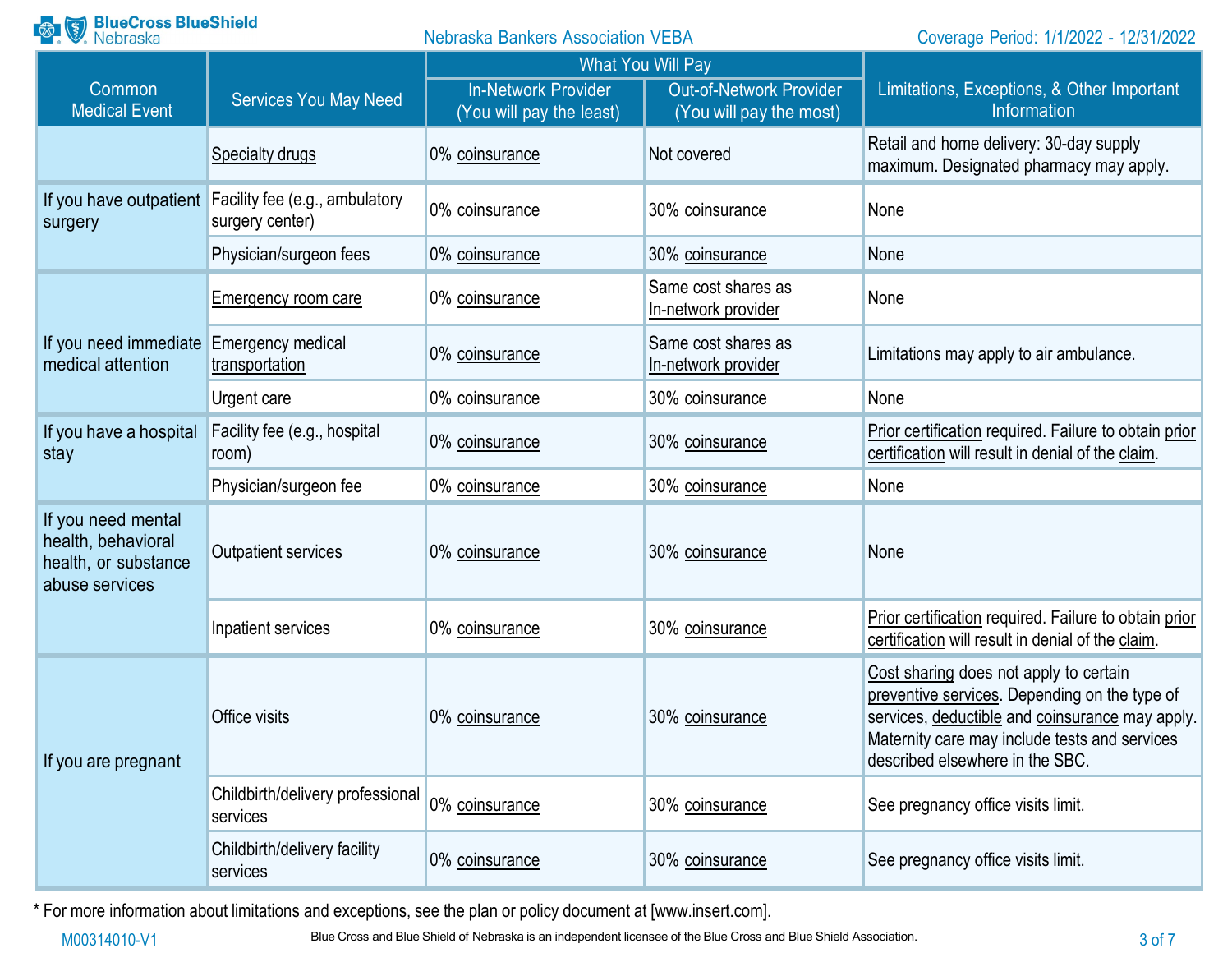| <b>BlueCross BlueShield</b><br>Nebraska                                 |                                | <b>Nebraska Bankers Association VEBA</b>                                                                       |                                                                                                                   | Coverage Period: 1/1/2022 - 12/31/2022                                                                                                                                                                                                                                                                                                                                                                                                                                                                                                                                                          |
|-------------------------------------------------------------------------|--------------------------------|----------------------------------------------------------------------------------------------------------------|-------------------------------------------------------------------------------------------------------------------|-------------------------------------------------------------------------------------------------------------------------------------------------------------------------------------------------------------------------------------------------------------------------------------------------------------------------------------------------------------------------------------------------------------------------------------------------------------------------------------------------------------------------------------------------------------------------------------------------|
| Common<br><b>Medical Event</b>                                          | <b>Services You May Need</b>   | <b>In-Network Provider</b><br>(You will pay the least)                                                         | <b>What You Will Pay</b><br><b>Out-of-Network Provider</b><br>(You will pay the most)                             | Limitations, Exceptions, & Other Important<br><b>Information</b>                                                                                                                                                                                                                                                                                                                                                                                                                                                                                                                                |
| If you need help<br>recovering or have<br>other special health<br>needs | Home health care               | 0% coinsurance                                                                                                 | 30% coinsurance                                                                                                   | Home health aide: 60 days per calendar year.<br>Skilled nursing in the home: Limited to 8 hours<br>per day. Prior certification required. Respiratory<br>care: 60 days per calendar year.                                                                                                                                                                                                                                                                                                                                                                                                       |
|                                                                         | <b>Rehabilitation services</b> | Outpatient therapy:<br>0% coinsurance<br>Manipulations:<br>0% coinsurance<br>Other services:<br>0% coinsurance | Outpatient therapy:<br>30% coinsurance<br>Manipulations:<br>30% coinsurance<br>Other services:<br>30% coinsurance | Outpatient physical, occupational, speech,<br>physiotherapy: Combined 60 session limit per<br>calendar year.<br>Manipulations and adjustments: Combined 30<br>session limit per calendar year.<br>Outpatient cardiac rehabilitation: Combined 18<br>session limit per diagnosis.<br>Outpatient pulmonary rehabilitation: Combined<br>18 session limit per diagnosis for certain<br>diagnoses and criteria. Prior certification<br>required.<br>Inpatient physical rehabilitation: Prior certification<br>required. Failure to obtain prior certification will<br>result in denial of the claim. |
|                                                                         | <b>Habilitation services</b>   | 0% coinsurance                                                                                                 | 30% coinsurance                                                                                                   | See the Rehabilitation services and If you have<br>a hospital stay sections. Educational services<br>are not covered.                                                                                                                                                                                                                                                                                                                                                                                                                                                                           |
|                                                                         | Skilled nursing care           | 0% coinsurance                                                                                                 | 30% coinsurance                                                                                                   | In the home: See the Home health care section.<br>Skilled nursing care: Limited to 60 days per<br>calendar year. Prior certification required. Failure<br>to obtain prior certification will result in denial of<br>the claim.                                                                                                                                                                                                                                                                                                                                                                  |
|                                                                         | Durable medical equipment      | 0% coinsurance                                                                                                 | 30% coinsurance                                                                                                   | Rental or purchase, whichever is least costly.<br>Prior certification may be required. Failure to<br>obtain prior certification when required will result<br>in denial of the claim.                                                                                                                                                                                                                                                                                                                                                                                                            |
|                                                                         | Hospice services               | 0% coinsurance                                                                                                 | 30% coinsurance                                                                                                   | Prior certification required.                                                                                                                                                                                                                                                                                                                                                                                                                                                                                                                                                                   |

\* For more information about limitations and exceptions, see the plan or policy document at [\[www.insert.com\]](http://www.insert.com/).

M00314010-V1 Blue Cross and Blue Shield of Nebraska is an independent licensee of the Blue Cross and Blue Shield Association.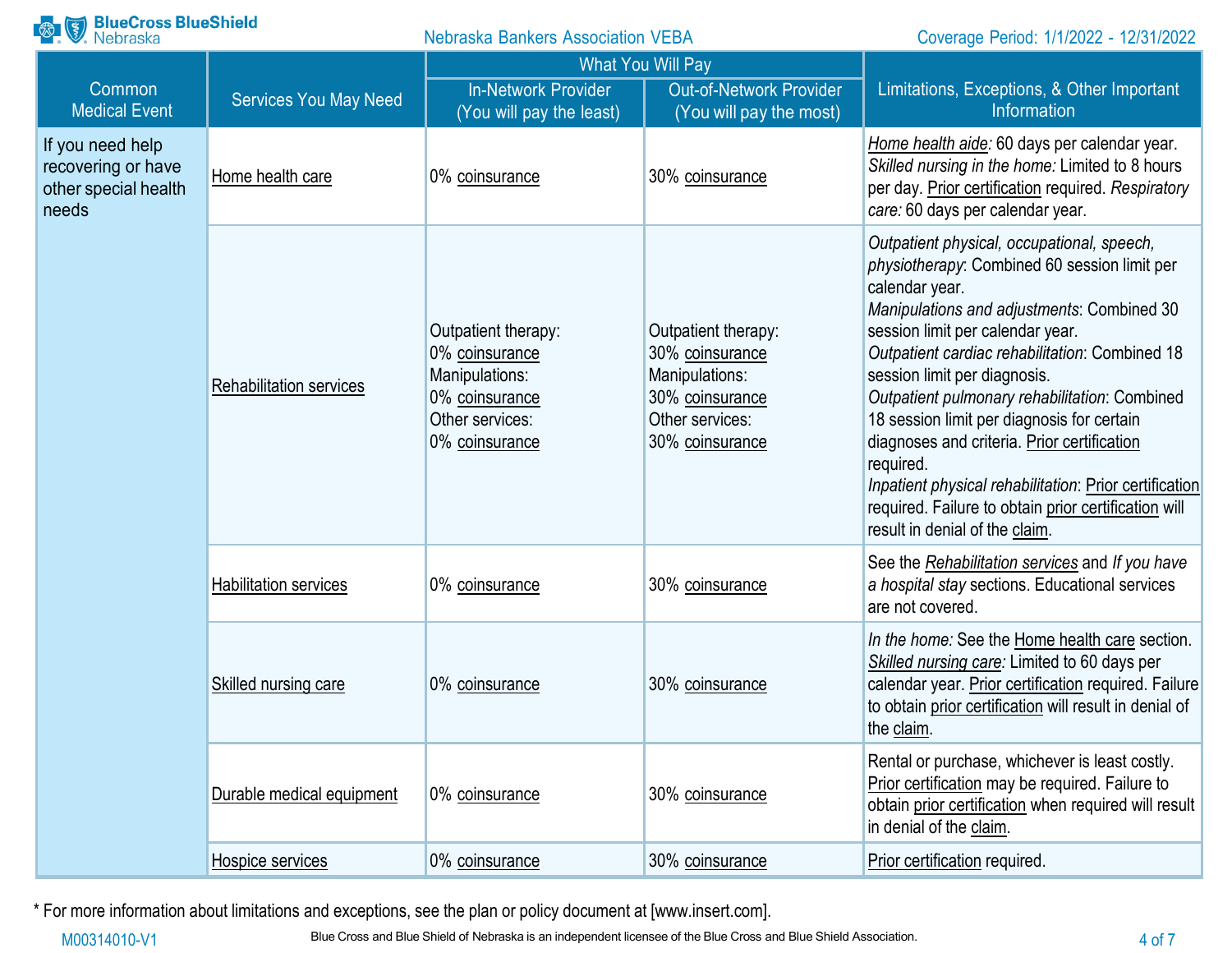| <b>Research BlueCross BlueShield</b>                                                                                         |                                                        | <b>Nebraska Bankers Association VEBA</b>                                     |                                                                              | Coverage Period: 1/1/2022 - 12/31/2022                                                                                                           |  |
|------------------------------------------------------------------------------------------------------------------------------|--------------------------------------------------------|------------------------------------------------------------------------------|------------------------------------------------------------------------------|--------------------------------------------------------------------------------------------------------------------------------------------------|--|
|                                                                                                                              |                                                        | <b>What You Will Pay</b>                                                     |                                                                              |                                                                                                                                                  |  |
| Common<br><b>Medical Event</b>                                                                                               | <b>Services You May Need</b>                           | <b>In-Network Provider</b><br>(You will pay the least)                       | <b>Out-of-Network Provider</b><br>(You will pay the most)                    | Limitations, Exceptions, & Other Important<br>Information                                                                                        |  |
| If your child needs<br>dental or eye care                                                                                    | Children's eye exam                                    | Not covered                                                                  | Not covered                                                                  | Visual acuity tests are covered under the<br>preventive services benefit.<br>No coverage for eye exams.                                          |  |
|                                                                                                                              | Children's glasses                                     | Lenses:<br>Not covered<br>Frames:<br>Not covered<br>Contacts:<br>Not covered | Lenses:<br>Not covered<br>Frames:<br>Not covered<br>Contacts:<br>Not covered | No coverage for glasses.                                                                                                                         |  |
|                                                                                                                              | Children's dental check-up                             | Not covered                                                                  | Not covered                                                                  | No coverage for dental check-up.                                                                                                                 |  |
|                                                                                                                              | <b>Excluded Services &amp; Other Covered Services:</b> |                                                                              |                                                                              |                                                                                                                                                  |  |
|                                                                                                                              |                                                        |                                                                              |                                                                              | Services Your Plan Generally Does NOT Cover (Check your policy or plan document for more information and a list of any other excluded services.) |  |
| • Acupuncture                                                                                                                |                                                        | • Glasses (children)                                                         |                                                                              | • Routine eye care (adults)                                                                                                                      |  |
| • Cosmetic surgery                                                                                                           |                                                        | • Routine eye care (children)<br>• Infertility treatment                     |                                                                              |                                                                                                                                                  |  |
| • Dental care (adults)                                                                                                       |                                                        | • Long-term care                                                             |                                                                              | • Routine foot care                                                                                                                              |  |
| • Dental care (children)                                                                                                     |                                                        | • Private-duty nursing                                                       |                                                                              | • Weight loss programs                                                                                                                           |  |
| Other Covered Services (Limitations may apply to these services. This isn't a complete list. Please see your plan document.) |                                                        |                                                                              |                                                                              |                                                                                                                                                  |  |
| • Bariatric surgery<br>Chiroproptio coro                                                                                     |                                                        | • Hearing aids                                                               |                                                                              | • Non-emergency care when traveling outside the US                                                                                               |  |

• Chiropractic care

\* For more information about limitations and exceptions, see the plan or policy document at [\[www.insert.com\]](http://www.insert.com/).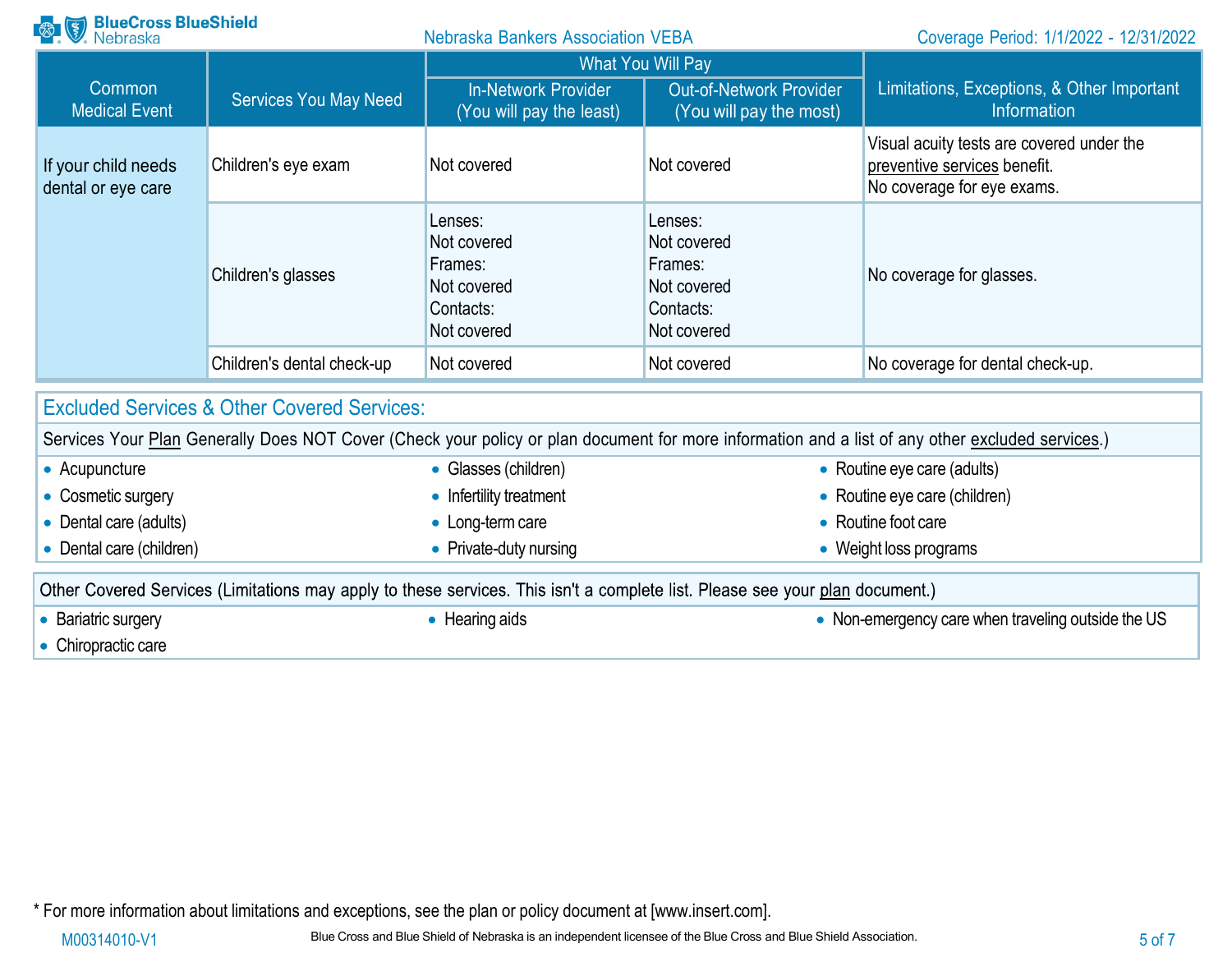

Your Rights to Continue Coverage: There are agencies that can help if you want to continue your coverage after it ends. The contact information for those agencies is: For group health coverage subject to ERISA, the Department of Labor's Employee Benefits Security Administration at 1-866-444-EBSA (3272) or [www.dol.gov/ebsa/healthreform; f](http://www.dol.gov/ebsa/healthreform%3B)or non-federal governmental group health plans, the Department of Health and Human Services, Center for Consumer Information and Insurance Oversight, at 1-877-267-2323 x61565 or www.cciio.cms.gov; or your employer's human resources department. Other coverage options may be available to you too, including buying individual insurance coverage through the Health Insurance Marketplace. For more information about the Marketplace, visit [www.HealthCare.gov](http://www.healthcare.gov/) or call 1-800-318-2596.

Your Grievance and Appeals Rights: There are agencies that can help if you have a complaint against your plan for a denial of a claim. This complaint is called a grievance or appeal. For more information about your rights, look at the explanation of benefits you will receive for that medical claim. Your plan documents also provide complete information to submit a claim, appeal, or a grievance for any reason to your plan. For more information about your rights, this notice, or assistance, contact: Blue Cross and Blue Shield of Nebraska at 1-844-201-0763 or visit [www.NebraskaBlue.com, t](http://www.nebraskablue.com/)he Nebraska Department of Insurance at 1-877-564-7323 or [www.doi.ne.gov, f](http://www.doi.ne.gov/)or group health coverage subject to ERISA, the Department of Labor's Employee Benefits Security Administration at 1-866-444-EBSA (3272) or [www.dol.gov/ebsa/healthreform,](http://www.dol.gov/ebsa/healthreform) your employer's human resources or employee benefits department.

### Does this plan provide Minimum Essential Coverage? Yes.

Minimum Essential Coverage generally includes plans, health insurance available through the Marketplace or other individual market policies, Medicare, Medicaid, CHIP, TRICARE, and certain other coverage. If you are eligible for certain types of Minimum Essential Coverage, you may not be eligible for the premium tax credit.

Does this plan meet the Minimum Value Standards? Yes.

If your plan doesn't meet the Minimum Value Standards, you may be eligible for a premium tax credit to help you pay for a plan through the Marketplace.

### Language Access Services:

Para obtener asistencia en Español, llame al 1-844-201-0763.

Kung kailangan ninyo ang tulong sa Tagalog tumawag sa 1-844-201-0763.

如果需要中文的帮助, 请拨打这个号码1-844-201-0763.

Dinek'ehgo shika at'ohwol ninisingo, kwiijigo holne' 1-844-201-0763.

- To see examples of how this plan might cover costs for a sample medical situation, see the next page. -

\* For more information about limitations and exceptions, see the plan or policy document at [\[www.insert.com\]](http://www.insert.com/).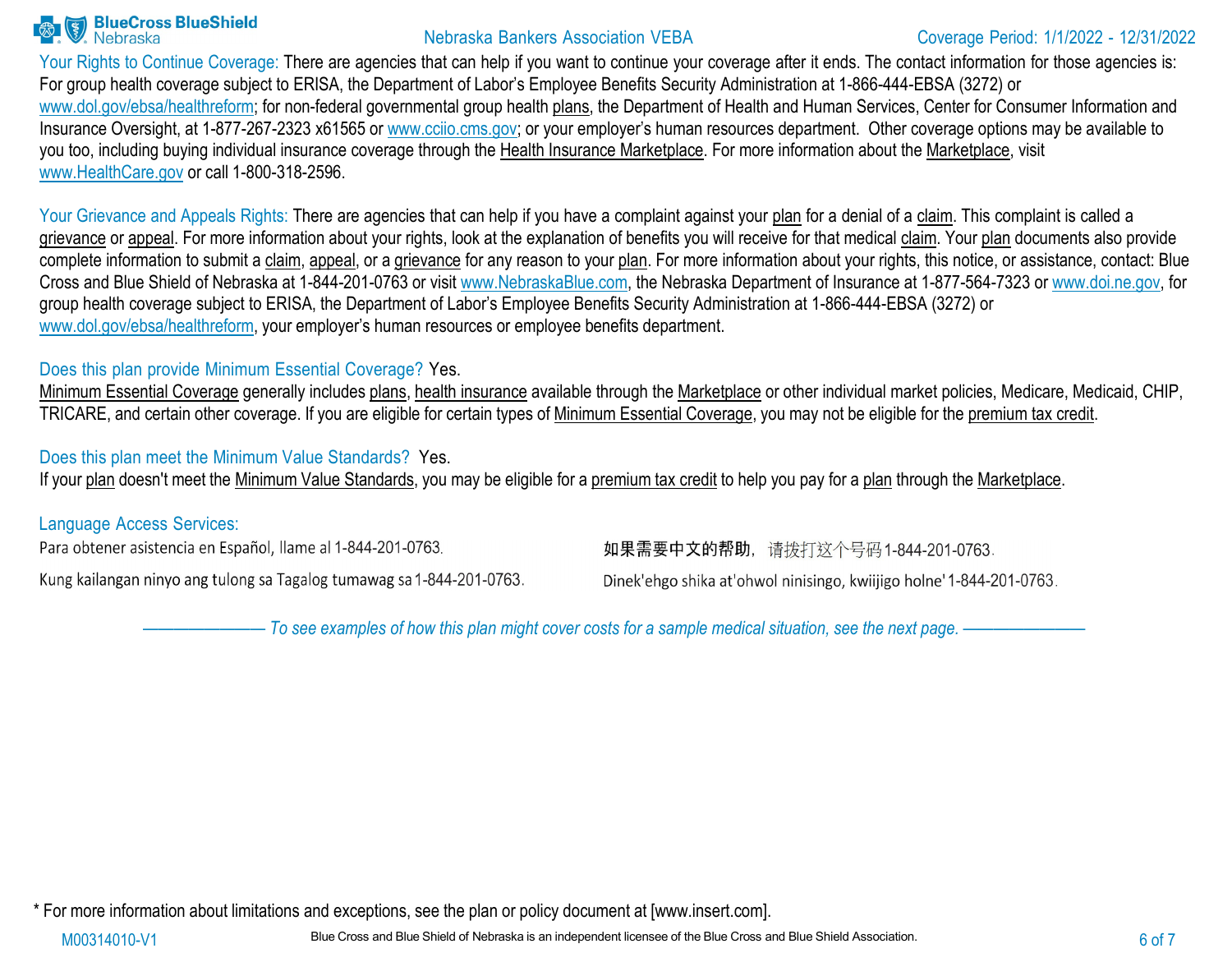

This is not a cost estimator. Treatments shown are just examples of how this plan might cover medical care. Your actual costs will be different depending on the actual care you receive, the prices your providers charge, and many other factors. Focus on the cost sharing amounts (deductibles, copayments and coinsurance) and excluded services under the plan. Use this information to compare the portion of costs you might pay under different health plans. Please note these coverage examples are based on self-only coverage.

# Peg is Having a Baby

(9 months of in-network pre-natal care and a hospital delivery)

| $\blacksquare$ The plan's overall deductible           | \$3,000 |
|--------------------------------------------------------|---------|
| Specialist coinsurance                                 | $0\%$   |
| Hospital (facility) coinsurance<br><b>The Contract</b> | $0\%$   |
| $\blacksquare$ Other coinsurance                       | $0\%$   |

This EXAMPLE event includes services like: Specialist office visits (*prenatal care)* Childbirth/Delivery Professional Services Childbirth/Delivery Facility Services Diagnostic tests (*ultrasounds and blood work)* Specialist visit *(anesthesia)*

| <b>Total Example Cost</b> | \$12,700 |
|---------------------------|----------|
|---------------------------|----------|

In this example, Peg would pay:

| <b>Cost Sharing</b>        |                   |  |
|----------------------------|-------------------|--|
| Deductibles                | \$3,00C           |  |
| Copayments                 | \$(               |  |
| Coinsurance                | $\overline{\$}$ C |  |
| What isn't covered         |                   |  |
| Limits or exclusions       | <b>\$60</b>       |  |
| The total Peg would pay is | .060              |  |

| Managing Joe's type 2 Diabetes          |
|-----------------------------------------|
| (a year of routine in-network care of a |
| well-controlled condition)              |
|                                         |

| $\blacksquare$ The plan's overall deductible | \$3,000 |
|----------------------------------------------|---------|
| Specialist coinsurance                       | $0\%$   |
| Hospital (facility) coinsurance              | $0\%$   |
| <b>Other coinsurance</b>                     | $0\%$   |

This EXAMPLE event includes services like: Primary care physician office visits (*including disease education)* Diagnostic tests *(blood work)* Prescription drugs Durable medical equipment *(glucose meter)*

| <b>Total Example Cost</b> | \$5,600 |
|---------------------------|---------|

## In this example, Joe would pay:

| <b>Cost Sharing</b>        |         |  |  |
|----------------------------|---------|--|--|
| <b>Deductibles</b>         | \$3,000 |  |  |
| Copayments                 |         |  |  |
| Coinsurance                | \$0     |  |  |
| What isn't covered         |         |  |  |
| Limits or exclusions       | \$70    |  |  |
| The total Joe would pay is | \$3,070 |  |  |

### Mia's Simple Fracture (in-network emergency room visit and follow up care)

| $\blacksquare$ The plan's overall deductible | \$3,000 |
|----------------------------------------------|---------|
| Specialist coinsurance                       | $0\%$   |
| Hospital (facility) coinsurance              | $0\%$   |
| <b>C</b> Other coinsurance                   | በ%      |

This EXAMPLE event includes services like: Emergency room care *(including medical supplies)* Diagnostic test *(x-ray)* Durable medical equipment *(crutches)* Rehabilitation services *(physical therapy)*

| Total Example Cost | \$2,800 |
|--------------------|---------|
|--------------------|---------|

In this example, Mia would pay:

| <b>Cost Sharing</b>        |         |
|----------------------------|---------|
| Deductibles                | \$2,800 |
| Copayments                 | \$(     |
| Coinsurance                | \$0     |
| What isn't covered         |         |
| Limits or exclusions       |         |
| The total Mia would pay is | \$2 80C |

The plan would be responsible for the other costs of the EXAMPLE covered services.